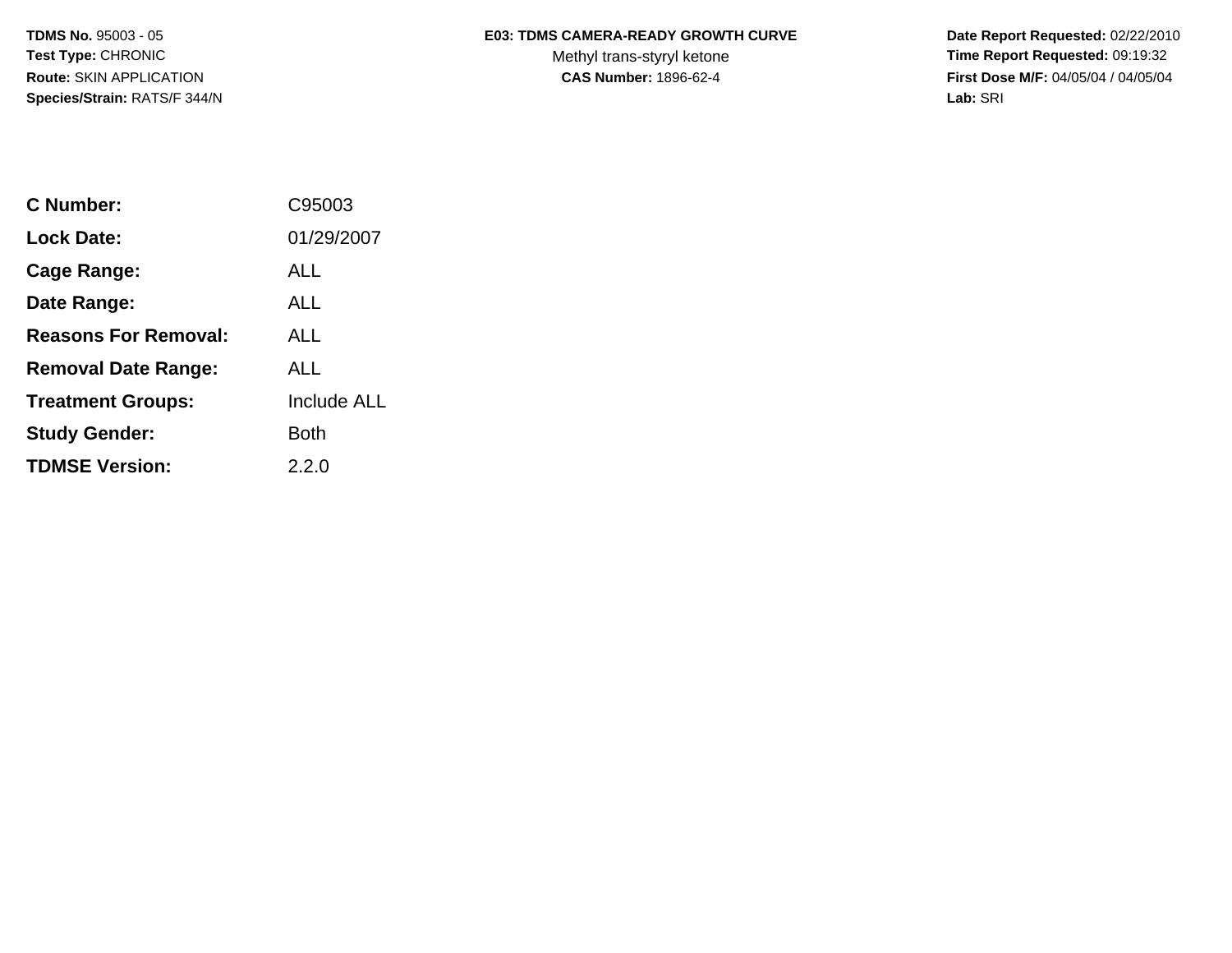TDMS No. 95003 - 05 Test Type: CHRONIC Route: SKIN APPLICATION Species/Strain: RATS/F 344/N

## E03: TDMS CAMERA-READY GROWTH CURVE

Methyl trans-styryl ketone CAS Number: 1896-62-4

Date Report Requested: 02/22/2010 Time Report Requested: 09:19:32 First Dose M/F: 04/05/04 / 04/05/04 Lab: SRI